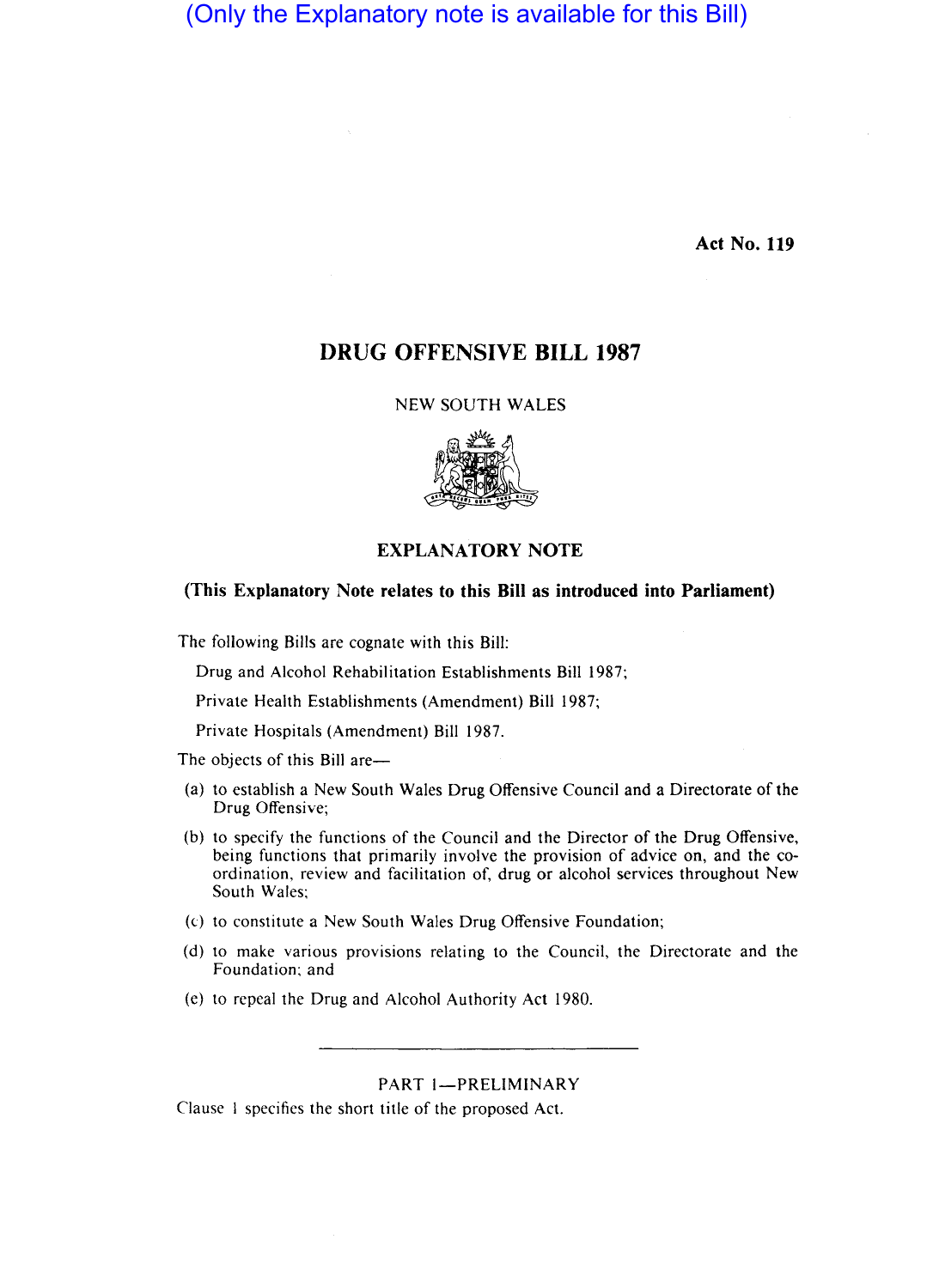Clause 2 provides that the proposed Act will, with minor exceptions, commence on a day to be appointed by the Governor-in-Council.

Clause 3 defines certain expressions for the purposes of the proposed Act. In particular, "drug or alcohol service" is defined to mean any service or facility (provided by any government department, public authority or other organisation or person) relating to the detection or diagnosis of drug or alcohol related problems, the treatment or rehabilitation of persons suffering from those problems or the prevention or alleviation of those problems.

Clause 4 provides that a reference in the proposed Act to a drug or alcohol related problem includes a reference to any personal, social, health or economic problem arising from or related to-

- (a) the use of a drug or alcohol;
- (b) the inhalation of any other substance; or
- (c) any other activity that involves physiological dependence and is behaviourally detrimental and that is of a prescribed kind.

### PART 2-THE NEW SOUTH WALES DRUG OFFENSIVE COUNCIL

Clause 5 establishes the New South Wales Drug Offensive Council. The Council is to be subject to the control and direction of the Minister and is to consist of 12 part-time members appointed by the Minister. Other provisions relating to the members and the procedure of the Council are contained in Schedules 2 and 3 to the proposed Act.

Clause 6 specifies the functions of the Council. These include providing advice to the Minister on such matters as the implementation of government policy on the provision of drug or alcohol services, the role of non-government organisations in providing those services and the initiatives for promoting and facilitating the provision of co-ordinated drug or alcohol services. The Council is to consult and liaise with the Director when exercising its functions.

Clause 7 empowers the Council to establish committees to enable it to carry out its functions.

# PART 3-THE DIRECTORATE OF THE DRUG OFFENSIVE

Clause 8 establishes, within the Department of Health, the Directorate of the Drug Offensive. It also provides that the Director is to be the head of the Directorate and is responsible for its affairs so far as they relate to the Director's functions. The Director is to be assisted by other members of the staff of the Directorate and is to be subject to the control and direction of the Minister.

Clause 9 specifies the functions of the Director. The Director is to have those functions imposed under the proposed Act, the proposed Drug and Alcohol Rehabilitation Establishments Act 1987 or any other Act. The Director may—

(a) review and make recommendations to the Minister on the policies and programmes concerning the provision of drug or alcohol services within the Department of Health and other organisations;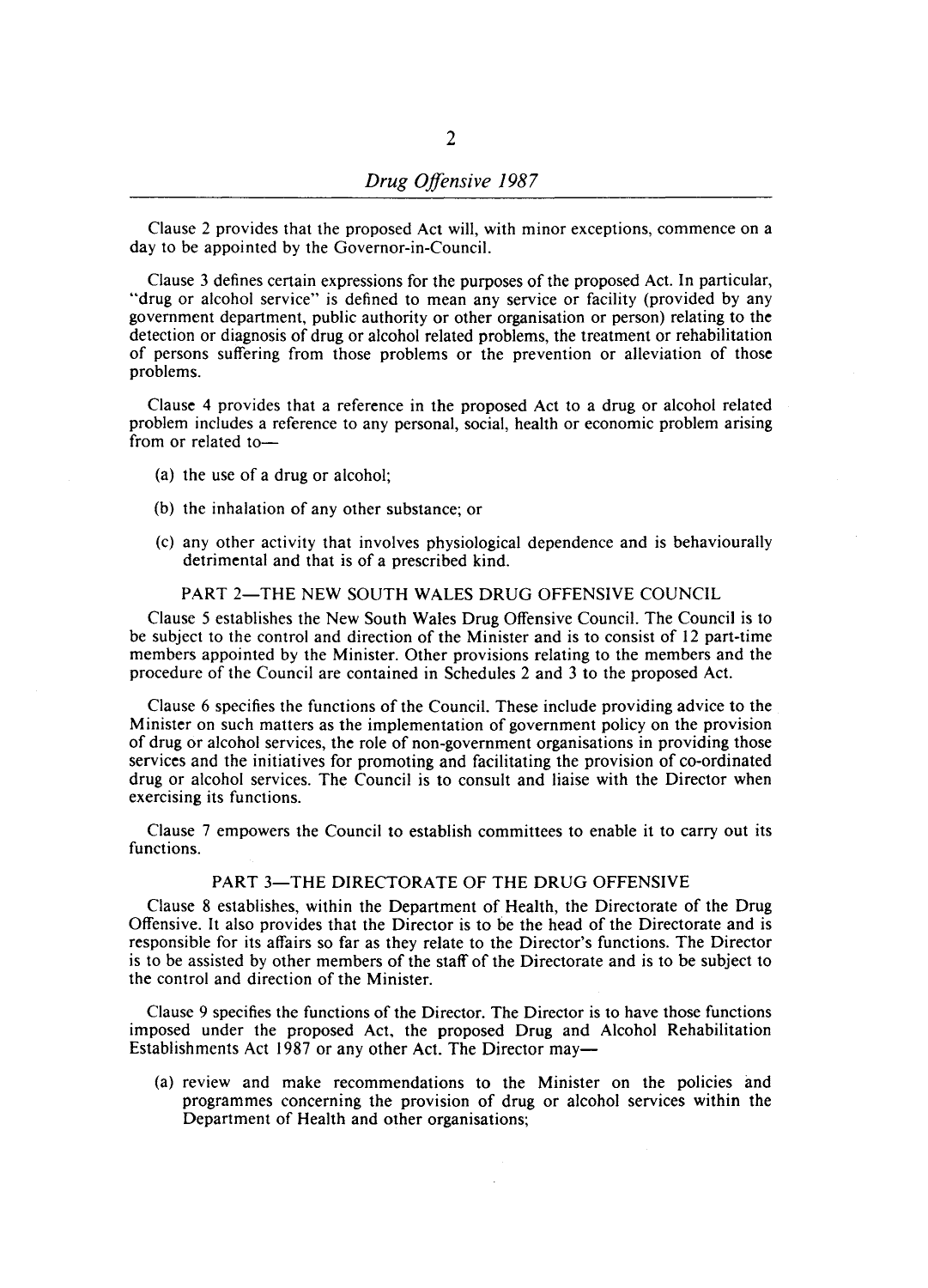- (b) in consultation with the Secretary of the Department of Health, co-ordinate, monitor and evaluate drug or alcohol services provided throughout New South Wales by the Department of Health;
- (c) co-ordinate, monitor and evaluate, and provide overviews of, drug or alcohol services provided throughout New South Wales by prescribed organisations;
- (d) undertake, promote and facilitate research into drug or alcohol related problems;
- (e) promote and facilitate educational or training programmes relating to drug or alcohol related problems;
- (f) review and make recommendations on grants to organisations or persons for the purpose of assisting or enabling the provision of drug or alcohol services;
- (g) co-ordinate the financial arrangements concerning Commonwealth grants for drug or alcohol services or relating to drug or alcohol related problems;
- (h) provide administrative and research support for the Council and any other organisations in relation to drug or alcohol services or drug or alcohol related problems; and
- (i) formulate standards for rehabilitation centres and policies for their implementation.

The clause also provides that the Director's functions may be exercised in association with other organisations having similar or complementary functions and that the Director's co-ordinating functions arc of a recommendatory nature only.

Clause 10 provides that the Directorate is required to consult with government departments and public authorities (which have similar functions to the Director) when exercising those functions. It also provides that if the functions of a government department or public authority involve the provision of drug or alcohol services then the department or authority must consult with the Directorate. This requirement does not apply to members of the Police Force in the exercise of their functions in relation to the detection of offenders.

Clause 11 requires the Director to furnish to the Minister an annual report of the Directorate's work and activities. The Minister is required to lay the report before Parliament.

# PART 4-THE NEW SOUTH WALES DRUG OFFENSIVE FOUNDATION

Clause 12 constitutes the New South Wales Drug Offensive Foundation as a corporation and provides that its affairs are to be managed by the Minister.

Clause 13 specifics the functions of the Foundation. It may provide funds and make grants, and provide other support, for any purpose connected with the provision of drug or alcohol services or any of the Council's or Director's functions. The Foundation may also raise funds by way of public appeal.

Clause 14 empowers the Foundation to acquire (by gift, bequest or devise) any property and to agree to conditions attached to its acquisition of property.

Clause 15 contains provisions relating to the corporate status of the Foundation.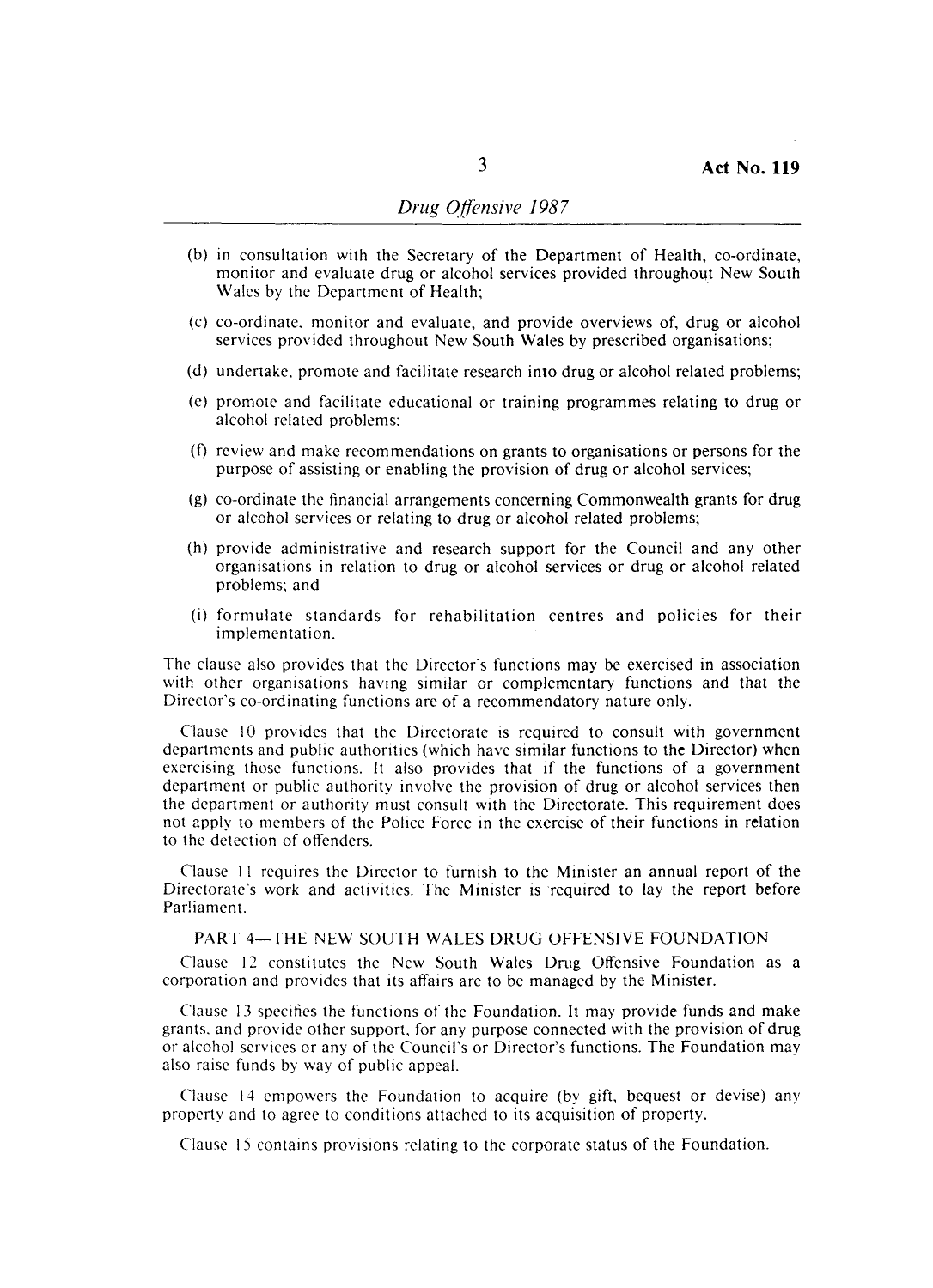Clause 16 establishes a Drug Offensive Foundation Fund consisting of all money received by the Foundation from Parliament, pursuant to or in connection with any gift, bequest or devise or from any fund raising activity.

Clause 17 specifies the financial year of the Foundation.

Clause 18 provides for the inclusion in the annual report of the Department er Health a report of the work and activities of the Foundation.

# PART 5-MISCELLANEOUS

Clause 19 empowers the Governor to make regulations under the proposed Act.

Clause 20 repeals various enactments listed in Schedule I, being the the Drug and Alcohol Authority Act 1980 and certain miscellaneous enactments.

Clause 21 amends the Statutory and Other Offices Remuneration Act 1975 and the Public Finance and Audit Act 1983 in consequence of the repeal of the Drug and Alcohol Authority Act 1980 and the abolition of the Drug and Alcohol Authority by the proposed Act.

Clause 22 is a formal provision that gives effect to Schedule 4 which contains savings, transitional and other provisions.

#### SCHEDULES

Schedule 1 contains the enactments to be repealed.

Schedule 2 contains provisions with respect to the members of the Council. In particular, provision is made with respect to a Chairperson of the Council, acting members, the term of office of members (not exceeding 4 years), remuneration, vacation of office, the disclosure of pecuniary interests and the protection from personal liability when members act in good faith.

Schedule 3 contains provisions with respect to the procedure for the conduct of meetings of the Council.

Schedule 4 contains savings, transitional and other provisions.

Clause I defines certain expressions for the purposes of the Schedule. In particular, "Authority" is defined as the Drug and Alcohol Authority of New South Wales constituted under the repealed Act (being the Drug and Alcohol Authority Act 1980).

Clause 2 abolishes the Authority.

Clause 3 deals with members of the Authority and provides that a member has no right to compensation for ceasing to hold office. It also makes provision to preserve certain rights under the repealed Act relating to the Chairman of the Authority.

Clause 4 provides that references to the Authority in other Acts (or to a member; officer or employee of the Authority) shall be read as a reference to the Director, except in relation to the property of the Authority (in which case the reference shall be read as a reference to the Foundation).